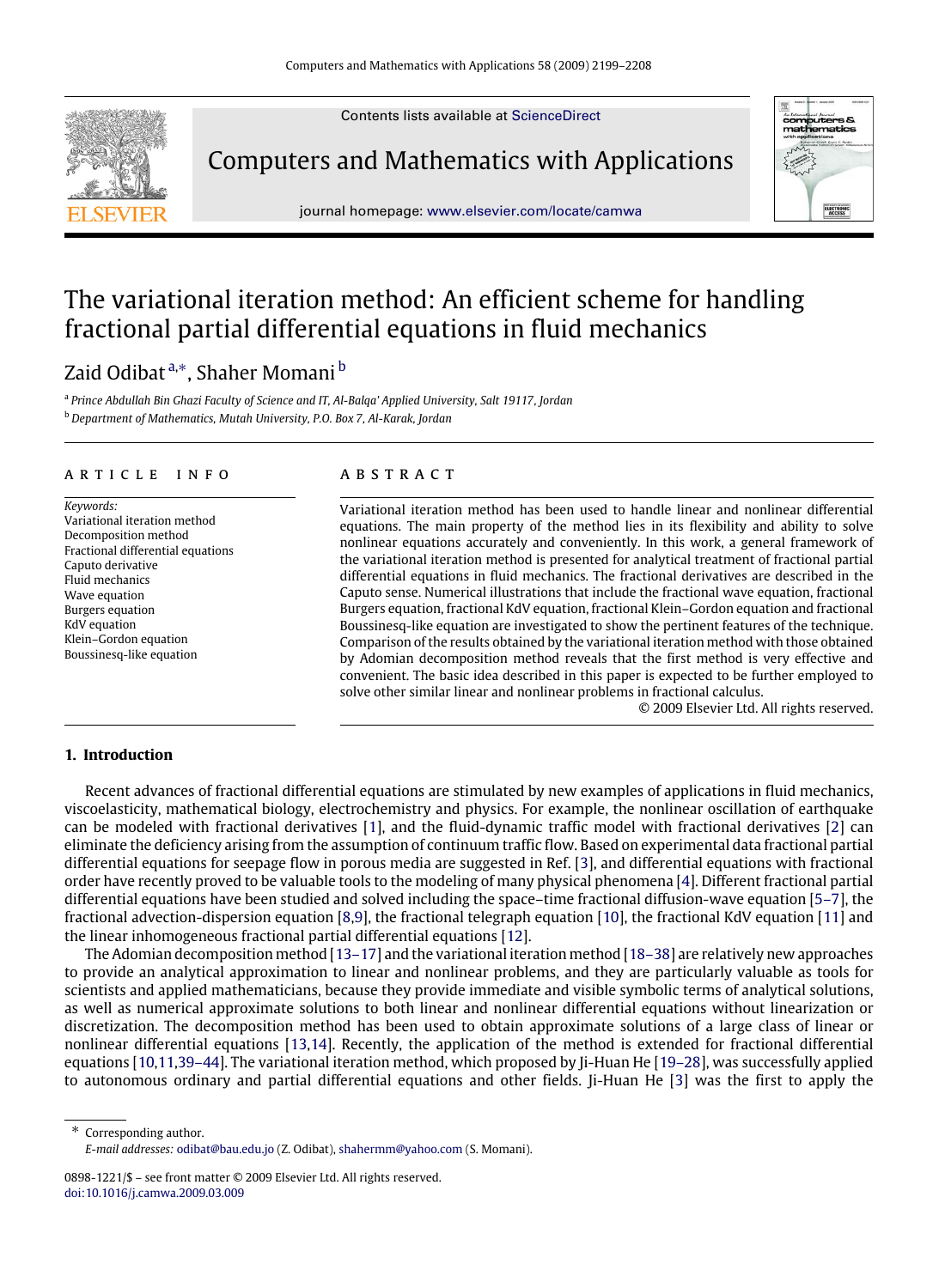variational iteration method to fractional differential equations. Recently Odibat and Momani [\[41–47\]](#page-9-15) implemented the variational iteration method to solve linear and nonlinear differential equations of fractional order.

The objective of this paper is to extend the application of the variational iteration method to obtain analytical solutions to some fractional partial differential equations in fluid mechanics. These equations include wave equation, Burgers equation, KdV equation, Klein–Gordon equation and Boussinesq-like equation. The variational iteration method is a computational method that yields analytical solutions and has certain advantages over standard numerical methods. It is free from rounding off errors as it does not involve discretization, and does not require large computer obtained memory or power. The method introduces the solution in the form of a convergent fractional series with elegantly computable terms. The corresponding solutions of the integer order equations are found to follow as special cases of those of fractional order equations.

Throughout this paper, fractional partial differential equations are obtained from the corresponding integer order equations by replacing the first-order or the second-order time derivative by a fractional in the Caputo sense [\[48\]](#page-9-16) of order  $\alpha$  with  $0 < \alpha < 1$  or  $1 < \alpha < 2$ .

## **2. Preliminaries and notations**

We give some basic definitions and properties of the fractional calculus theory which are used further in this paper.

**Definition 2.1.** A real function  $f(t)$ ,  $t > 0$ , is said to be in the space  $C_{\mu}$ ,  $\mu \in R$  if there exists a real number  $p(\geq \mu)$ , such that  $f(t) = t^p f_1(t)$ , where  $f_1(t) \in C[0,\infty)$ , and it is said to be in the space  $C_\mu^m$  iff  $f^{(m)} \in C_\mu$ ,  $m \in \mathbb{N}$ .

**Definition 2.2.** The Riemann–Liouville fractional integral operator of order  $\alpha \ge 0$ , of a function  $f \in C_\mu$ ,  $\mu \ge -1$ , is defined as

$$
J^{\alpha}f(t) = \frac{1}{\Gamma(\alpha)} \int_0^t (t - \tau)^{\alpha - 1} f(\tau) d\tau, \quad \alpha > 0, t > 0,
$$
  

$$
J^0f(t) = f(t).
$$

Properties of the operator *J*<sup>α</sup> can be found in [\[49–51\]](#page-9-17), we mention only the following: For  $f \in C_\mu$ ,  $\mu \ge -1$ ,  $\alpha$ ,  $\beta \ge 0$  and  $\nu > -1$ :

1.  $J^{\alpha}J^{\beta}f(t) = J^{\alpha+\beta}f(t)$ , 2.  $J^{\alpha}J^{\beta}f(t) = J^{\beta}J^{\alpha}f(t),$ 3.  $J^{\alpha}t^{\gamma} = \frac{\Gamma(\gamma+1)}{\Gamma(\alpha+\gamma+1)}t^{\alpha+\gamma}$ .

The Riemann–Liouville derivative has certain disadvantages when trying to model real-world phenomena with fractional differential equations. Therefore, we shall introduce a modified fractional differential operator *D* <sup>α</sup> proposed by M. Caputo in his work on the theory of viscoelasticity [\[48\]](#page-9-16).

**Definition 2.3.** The fractional derivative of  $f(t)$  in the Caputo sense is defined as

$$
D^{\alpha}f(t) = J^{m-\alpha}D^{m}f(t) = \frac{1}{\Gamma(m-\alpha)} \int_{0}^{t} (t-\tau)^{m-\alpha-1} f^{(m)}(t) dt,
$$
\n
$$
-1 < \alpha < m, m \in \mathbb{N}, t > 0, f \in C^{m}
$$
\n(2.1)

for  $m - 1 < \alpha \le m$ ,  $m \in \mathbb{N}$ ,  $t > 0$ ,  $f \in C_{-1}^m$ .

Also, we need here two of its basic properties.

**Lemma 2.1.** *If*  $m - 1 < \alpha \le m$ ,  $m \in N$  and  $f \in C_{\mu}^{m}$ ,  $\mu \ge -1$ , then

$$
D^{\alpha}J^{\alpha}f(t) = f(t),
$$

*and*

$$
J^{\alpha}D^{\alpha}f(t) = f(t) - \sum_{k=0}^{m-1} f^{(k)}(0^{+}) \frac{t^{k}}{k!}, \quad t > 0.
$$

The Caputo fractional derivative is considered here because it allows traditional initial and boundary conditions to be included in the formulation of the problem [\[52\]](#page-9-18). In this paper, we consider the one-dimensional linear inhomogeneous fractional partial differential equations in fluid mechanics, where the unknown function  $u(x, t)$  is assumed to be a causal function of time, i.e., vanishing for *t* < 0. The fractional derivative is taken in Caputo sense as follows: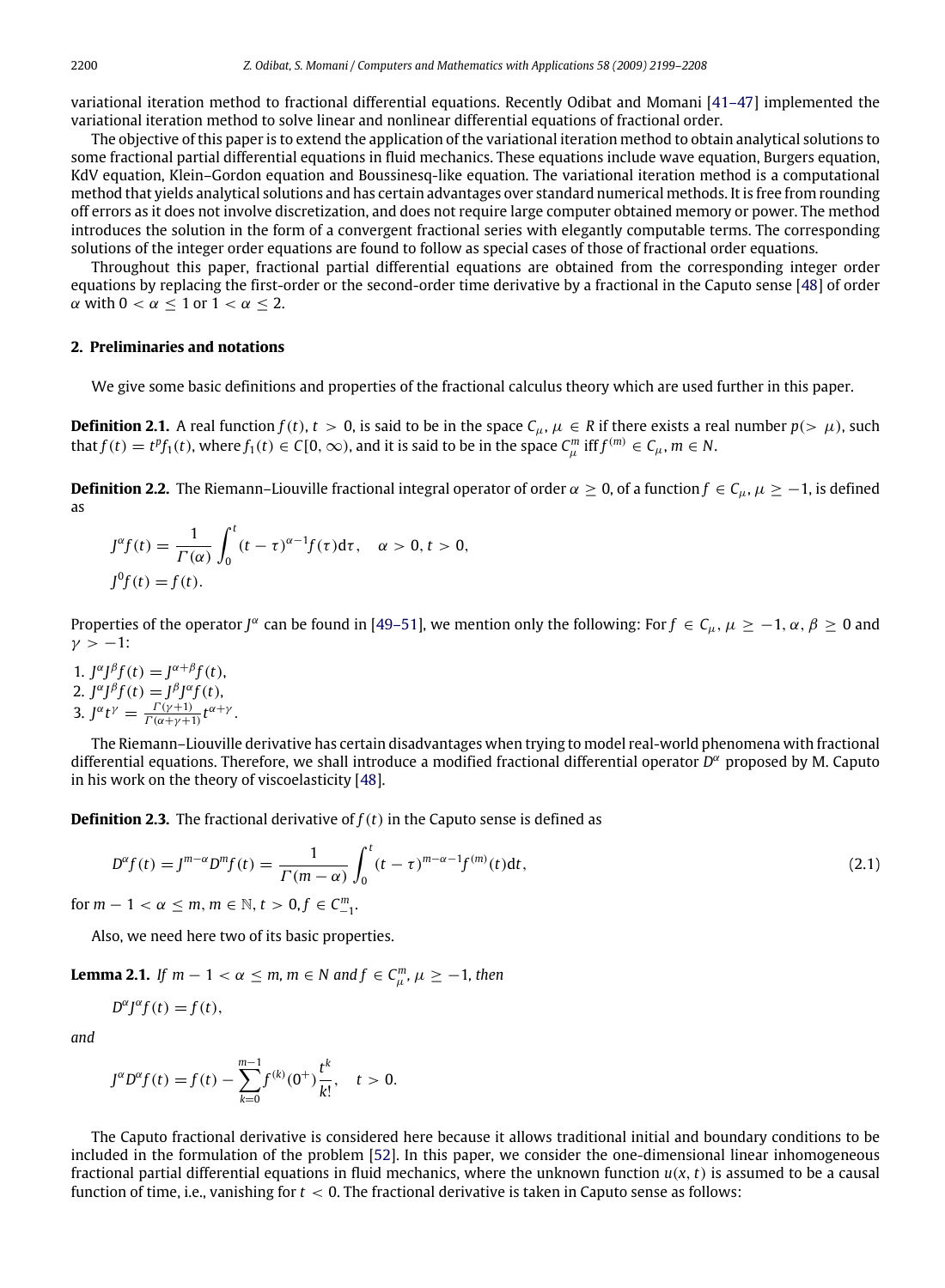**Definition 2.4.** For *m* to be the smallest integer that exceeds  $\alpha$ , the Caputo time-fractional derivative operator of order  $\alpha > 0$  is defined as

$$
D_t^{\alpha}u(x,t) = \frac{\partial^{\alpha}u(x,t)}{\partial t^{\alpha}} = \begin{cases} \frac{1}{\Gamma(m-\alpha)} \int_0^t (t-\tau)^{m-\alpha-1} \frac{\partial^m u(x,\tau)}{\partial \tau^m} d\tau, & \text{for } m-1 < \alpha < m\\ \frac{\partial^m u(x,t)}{\partial t^m}, & \text{for } \alpha = m \in \mathbb{N}. \end{cases}
$$
(2.2)

For more information on the mathematical properties of fractional derivatives and integrals one can consult the mentioned references.

## **3. Variational iteration method**

The principles of the variational iteration method and its applicability for various kinds of differential equations are given in [\[18–38\]](#page-9-11). In [\[3\]](#page-9-2), Ji-Huan He showed that the variational iteration method is also valid for fractional differential equations. He applied the method to obtain analytical solution for the fractional differential equation

$$
\frac{\partial^{\alpha} u}{\partial t^{\alpha}} = f(x, t), \qquad u(a) = b, \quad 1 < \alpha < 2.
$$
\n(3.1)

In this section, following the discussion presented in [\[3\]](#page-9-2), we extend the application of the variational iteration method to solve the time fractional differential equation:

$$
\frac{\partial^{\alpha}}{\partial t^{\alpha}}u(x,t) = R[x]u(x,t) + q(x,t), \quad t > 0, x \in \mathbf{R},
$$
\n(3.2)

where  $R[x]$  is a differential operator in *x*, subject to the initial and boundary conditions

$$
u(x, 0) = f(x), \quad 0 < \alpha \le 1,
$$
\n
$$
u(x, t) \to 0 \quad \text{as } |x| \to \infty, t > 0,
$$
\n
$$
(3.3)
$$

and

$$
u(x, 0) = f(x), \quad \frac{\partial u(x, 0)}{\partial t} = g(x), \quad 1 < \alpha \le 2,
$$
\n
$$
u(x, t) \to 0 \quad \text{as } |x| \to \infty, t > 0,
$$
\n
$$
(3.4)
$$

where  $f(x)$ ,  $g(x)$ , and  $g(x, t)$  all are continuous functions and  $\alpha$ ,  $m - 1 < \alpha \le m$ , is a parameter describing the order of the time-fractional derivative in the Caputo sense. According to the variational iteration method, we can construct the correction functional for Eq. [\(3.2\)](#page-2-0) as:

<span id="page-2-1"></span>
$$
u_{k+1}(x,t) = u_k(x,t) + J_t^{\beta} \left[ \lambda \left( \frac{\partial^{\alpha}}{\partial t^{\alpha}} u_k(x,t) - R[x] \tilde{u}_k(x,t) - q(x,t) \right) \right],
$$
  

$$
= u_k(x,t) + \frac{1}{\Gamma(\beta)} \int_0^t (t-\tau)^{\beta-1} \lambda(\tau) \left( \frac{\partial^{\alpha}}{\partial t^{\alpha}} u_k(x,\tau) - R[x] \tilde{u}_k(x,\tau) - q(x,\tau) \right) d\tau,
$$
 (3.5)

where  $J^\beta_t$  is the Riemann–Liouville fractional integral operator of order  $\beta=\alpha-floor(\alpha)$ , that is  $\beta=\alpha+1-m$ , with respect to the variable *t* and λ is a general Lagrange multiplier, which can be identified optimally via variational theory [\[29\]](#page-9-19). To identify approximately Lagrange multiplier, some approximation must be made. The correction functional [\(3.5\)](#page-2-1) can be approximately expressed as follows

$$
u_{k+1}(x,t) = u_k(x,t) + \int_0^t \left[ \lambda(\tau) \left( \frac{\partial^m}{\partial t^m} u_k(x,\tau) - R[x] \tilde{u}_k(x,\tau) - q(x,\tau) \right) \right] d\tau.
$$
 (3.6)

Here we apply restricted variations to the nonlinear term *R*[*x*]*u*, in this case we can easily determine the multiplier. Making the above functional stationary, noticing that  $\delta \tilde{u}_k = 0$ ,

$$
\delta u_{k+1}(x,t) = \delta u_k(x,t) + \delta \int_0^t \lambda(\tau) \Big( \frac{\partial^m}{\partial \tau^m} u_k(x,\tau) - q(x,\tau) \Big) d\tau, \tag{3.7}
$$

yields the following Lagrange multipliers

$$
\lambda = -1, \quad \text{for } m = 1,
$$
\n
$$
\lambda = \tau - t, \quad \text{for } m = 2.
$$
\n
$$
(3.8)
$$
\n
$$
(3.9)
$$

<span id="page-2-0"></span>
$$
2201\\
$$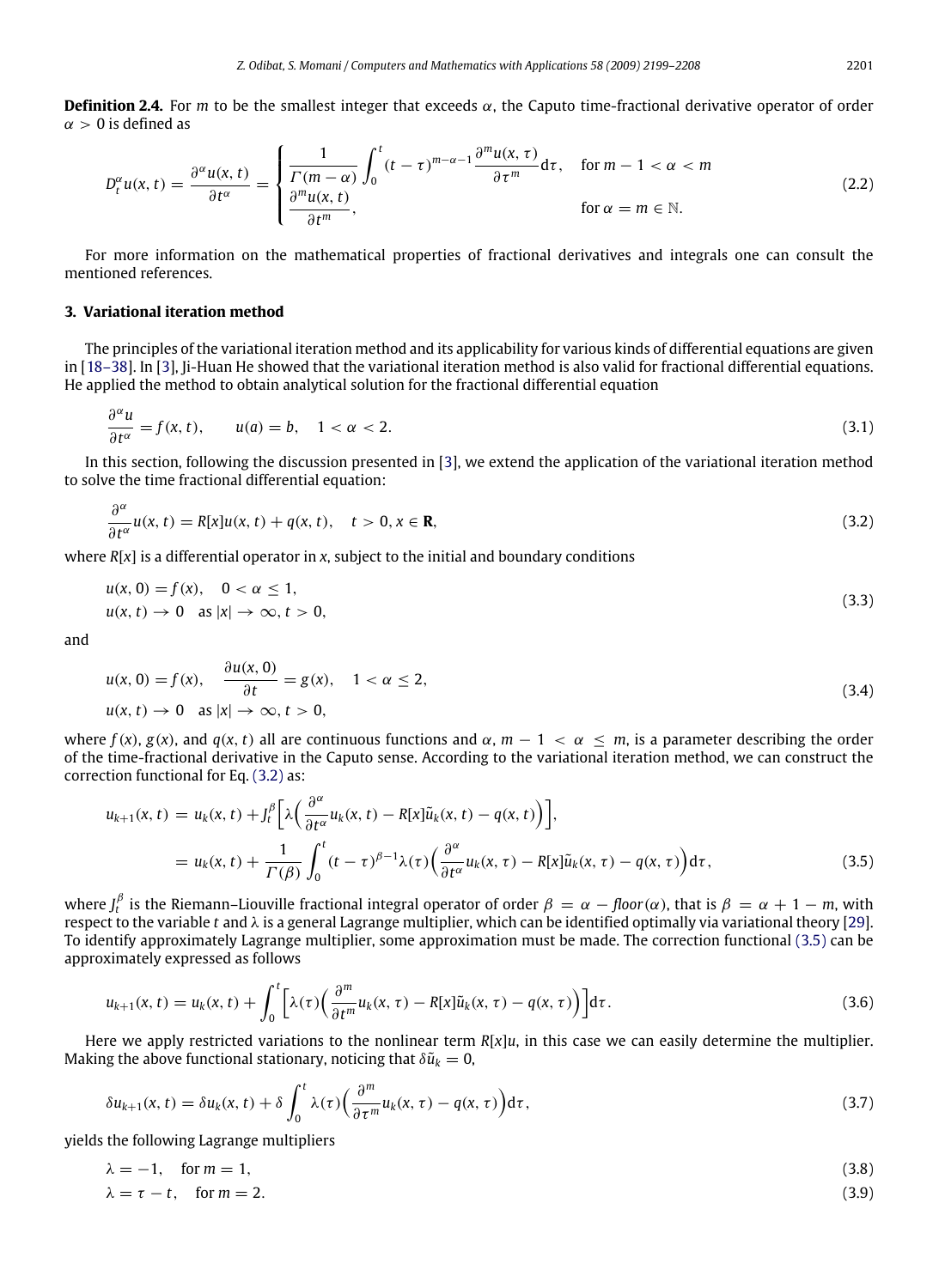Therefore, for  $m = 1$  ( $0 < \alpha \le 1$ ), we substitute  $\lambda = -1$  into the functional [\(3.5\)](#page-2-1) to obtain the following iteration formula:

$$
u_{k+1}(x,t) = u_k(x,t) - J_t^{\alpha} \left[ \frac{\partial^{\alpha}}{\partial t^{\alpha}} u_k(x,t) - R[x] u_k(x,t) - q(x,t) \right].
$$
\n(3.10)

For  $m = 2$  (1 <  $\alpha \le 2$ ), we substitute  $\lambda = \tau - t$  into the functional [\(3.5\)](#page-2-1) to get

<span id="page-3-4"></span>
$$
u_{k+1}(x,t) = u_k(x,t) + \frac{1}{\Gamma(\alpha-1)} \int_0^t (t-\tau)^{\alpha-2} (\tau-t) \left( \frac{\partial^{\alpha}}{\partial t^{\alpha}} u_k(x,\tau) - R[x] u_k(x,\tau) - q(x,\tau) \right) d\tau,
$$
  

$$
= u_k(x,t) - \frac{\alpha-1}{\Gamma(\alpha)} \int_0^t (t-\tau)^{\alpha-1} \left( \frac{\partial^{\alpha}}{\partial t^{\alpha}} u_k(x,\tau) - R[x] u_k(x,\tau) - q(x,\tau) \right) d\tau.
$$
 (3.11)

So, we obtain the following iteration formula:

<span id="page-3-5"></span>
$$
u_{k+1}(x,t) = u_k(x,t) - (\alpha - 1)l_t^{\alpha} \left[ \frac{\partial^{\alpha}}{\partial t^{\alpha}} u_k(x,t) - R[x] u_k(x,t) - q(x,t) \right].
$$
\n(3.12)

The initial approximation (trial function)  $u_0$  can be freely chosen if it satisfies the initial and boundary conditions of the problem. However the success of the method depends on the proper selection of the initial approximation  $u_0$ . Finally, we approximate the solution  $u(x, t) = \lim_{k \to \infty} u_k(x, t)$  by the *N*th term  $u_N(x, t)$ .

#### **4. Decomposition method**

The principles of the decomposition method and its applicability for various kinds of differential equations are given in [\[13–17\]](#page-9-10) and the references cited therein. In this section we implement the decomposition method to solve Eq. [\(3.2\).](#page-2-0) The decomposition method requires that the nonlinear fractional differential Eq. [\(3.2\)](#page-2-0) be expressed in terms of operator from as

<span id="page-3-0"></span>
$$
\frac{\partial^{\alpha}}{\partial t^{\alpha}}u(x,t) = L[x]u(x,t) + N[x]u(x,t) + q(x,t), \quad t > 0, x \in \mathbf{R},
$$
\n(4.1)

where *L*[*x*] is a linear operator in *x* and *N*[*x*] is a nonlinear operator in *x*. The method is based on applying the operator *J* α *t* , the inverse of the operator  $D_t^{\alpha}$ , to both sides of Eq. [\(4.1\)](#page-3-0) to obtain

<span id="page-3-1"></span>
$$
u(x,t) = \sum_{k=0}^{m-1} \frac{\partial^k u}{\partial t^k}(x,0^+)\frac{t^k}{k!} + J_t^{\alpha}(L[x]u(x,t) + N[x]u(x,t) + q(x,t)).
$$
\n(4.2)

The Adomian decomposition method [\[13,](#page-9-10)[14\]](#page-9-12) suggests the solution  $u(x, t)$  be decomposed into the infinite series of components

<span id="page-3-2"></span>
$$
u(x, t) = \sum_{n=0}^{\infty} u_n(x, t),
$$
\n(4.3)

and the nonlinear function in Eq. [\(4.2\)](#page-3-1) is decomposed as follows:

<span id="page-3-3"></span>
$$
Nu = \sum_{n=0}^{\infty} A_n,\tag{4.4}
$$

where  $A_n$  are the so-called Adomian polynomials. Substituting the decomposition series [\(4.3\)](#page-3-2) and [\(4.4\)](#page-3-3) into both sides of [\(4.2\)](#page-3-1) gives

$$
\sum_{n=0}^{\infty} u_n(x,t) = \sum_{k=0}^{m-1} \frac{\partial^k u}{\partial t^k}(x,0^+) \frac{t^k}{k!} + J_t^{\alpha} \left( R[x] \sum_{n=0}^{\infty} u_n(x,t) + \sum_{n=0}^{\infty} A_n + q(x,t) \right).
$$
\n(4.5)

Following the decomposition method, we introduce the recursive relation as

$$
u_0(x, t) = \sum_{k=0}^{m-1} \frac{\partial^k u}{\partial t^k}(x, 0^+) \frac{t^k}{k!} + J_t^{\alpha}(q(x, t)),
$$
  
\n
$$
u_{j+1}(x, t) = J_t^{\alpha}(L[x]u_j(x, t) + A_j), \quad j \ge 0.
$$
\n(4.6)

The Adomian polynomial *A<sup>n</sup>* can be calculated for all forms of nonlinearity according to specific algorithms constructed by Adomian [\[15\]](#page-9-20). The general form of formula for *A<sup>n</sup>* Adomian polynomials is

$$
A_n = \frac{1}{n!} \left[ \frac{d^n}{d\lambda^n} N \left( \sum_{k=0}^n \lambda^k u_k \right) \right]_{\lambda=0} . \tag{4.7}
$$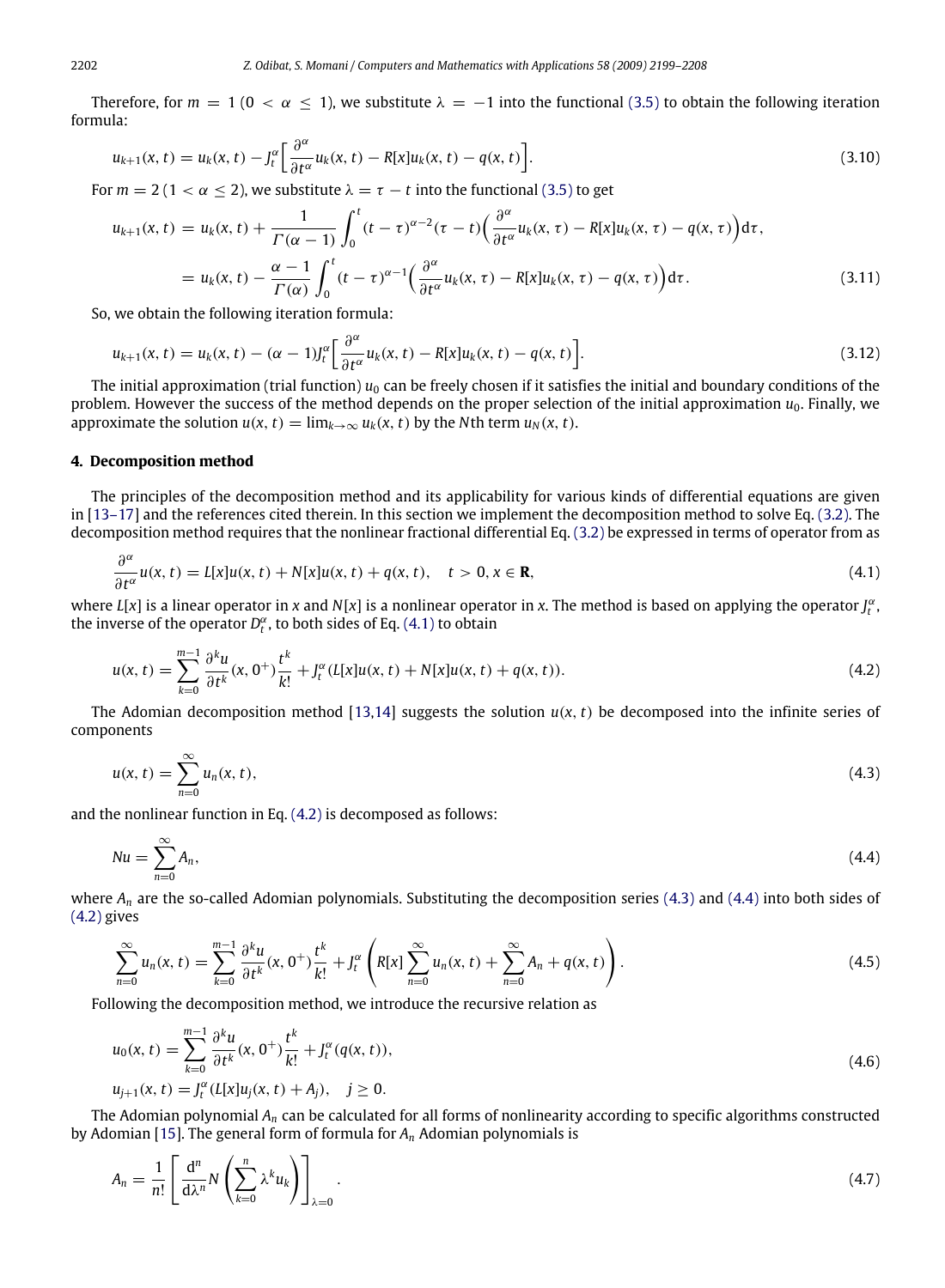This formula is easy to compute by using Mathematica software or by writing a computer code to get as many polynomials as we need in the calculation of the numerical as well as explicit solutions. It is worth noting that if the zeroth component  $u_0$  is defined then the remaining components  $u_i$ ,  $j \geq 1$ , can be completely determined such that each term is determined by using the previous terms, and the series solution is thus entirely determined. Finally, we approximate the solution *u*(*x*, *t*) by the truncated series

$$
\phi_N(x,t) = \sum_{j=0}^{N-1} u_j(x,t) \text{ and } \lim_{N \to \infty} \phi_N(x,t) = u(x,t). \tag{4.8}
$$

However, the inclusion of boundary conditions in fractional differential equations introduces additional difficulties. The Adomian decomposition method can handle these difficulties by using the time-fractional operator  $D_t^{\alpha}$  and the initial conditions only. The method provides the solution in the form of a rapidly convergent series that may lead to the exact solution in the case of linear differential equations and to an efficient numerical solution with high accuracy for nonlinear equations. The convergence of the decomposition series has been investigated by several authors [\[53,](#page-9-21)[54\]](#page-9-22).

## **5. Applications: Linear equations**

To incorporate our discussion above, three linear fractional PDEs will be studied. The decomposition method and the variational iteration method are used to construct the exact solutions of the problems.

**Example 5.1.** Consider the following one-dimensional linear inhomogeneous fractional wave equation

<span id="page-4-2"></span>
$$
\frac{\partial^{\alpha} u}{\partial t^{\alpha}} + \frac{\partial u}{\partial x} = \frac{t^{1-\alpha}}{\Gamma(2-\alpha)} \sin(x) + t \cos(x), \quad t > 0, x \in \mathbb{R}, 0 < \alpha \le 1,
$$
\n(5.1)

subject to the initial condition

$$
u(x, 0) = 0. \t\t(5.2)
$$

Following the discussion presented in the decomposition method section, we can obtain the recurrence relation

<span id="page-4-0"></span>
$$
u_0(x, t) = u(x, 0) + J^{\alpha} \left( \frac{t^{1-\alpha}}{\Gamma(2-\alpha)} \sin(x) + t \cos(x) \right) = t \sin(x) + \frac{t^{\alpha+1}}{\Gamma(\alpha+2)} \cos(x),
$$
  
\n
$$
u_{j+1}(x, t) = -J^{\alpha} \left( \frac{\partial}{\partial x} u_j(x, t) \right), \quad j \ge 0.
$$
\n(5.3)

In view of [\(5.3\),](#page-4-0) the first few components are derived as follows:

$$
u_0(x, t) = t \sin(x) + \frac{t^{\alpha+1}}{\Gamma(\alpha+2)} \cos(x),
$$
  
\n
$$
u_1(x, t) = -J^{\alpha} \left( \frac{\partial}{\partial x} u_0(x, t) \right) = -\frac{t^{\alpha+1}}{\Gamma(\alpha+2)} \cos(x) + \frac{t^{2\alpha+1}}{\Gamma(2\alpha+2)} \sin(x),
$$
  
\n
$$
u_2(x, t) = -J^{\alpha} \left( \frac{\partial}{\partial x} u_1(x, t) \right) = -\frac{t^{2\alpha+1}}{\Gamma(2\alpha+2)} \sin(x) - \frac{t^{3\alpha+1}}{\Gamma(3\alpha+2)} \cos(x),
$$
  
\n
$$
\vdots
$$

and so on, in this manner the rest of components of the decomposition series can be obtained.

The solution in series form is given by

<span id="page-4-1"></span>
$$
u(x, t) = t \sin(x) + \frac{t^{\alpha+1}}{\Gamma(\alpha+2)} \cos(x) - \frac{t^{\alpha+1}}{\Gamma(\alpha+2)} \cos(x) + \frac{t^{2\alpha+1}}{\Gamma(2\alpha+2)} \sin(x)
$$

$$
- \frac{t^{2\alpha+1}}{\Gamma(2\alpha+2)} \sin(x) - \frac{t^{3\alpha+1}}{\Gamma(3\alpha+2)} \cos(x) + \cdots.
$$
(5.4)

It is easily observed that the self-canceling ''noise'' terms appear between various components. Canceling the noise terms and keeping the non-noise terms in [\(5.4\)](#page-4-1) yields the exact solution of [\(5.1\)](#page-4-2) given by

$$
u(x, t) = t \sin(x), \tag{5.5}
$$

which is easily verified. It is worth noting that other noise terms between other components of [\(5.4\)](#page-4-1) will be canceled, as the sixth terms, and the sum of these "noise" terms will vanish in the limit. This formally justified in [\[14\]](#page-9-12).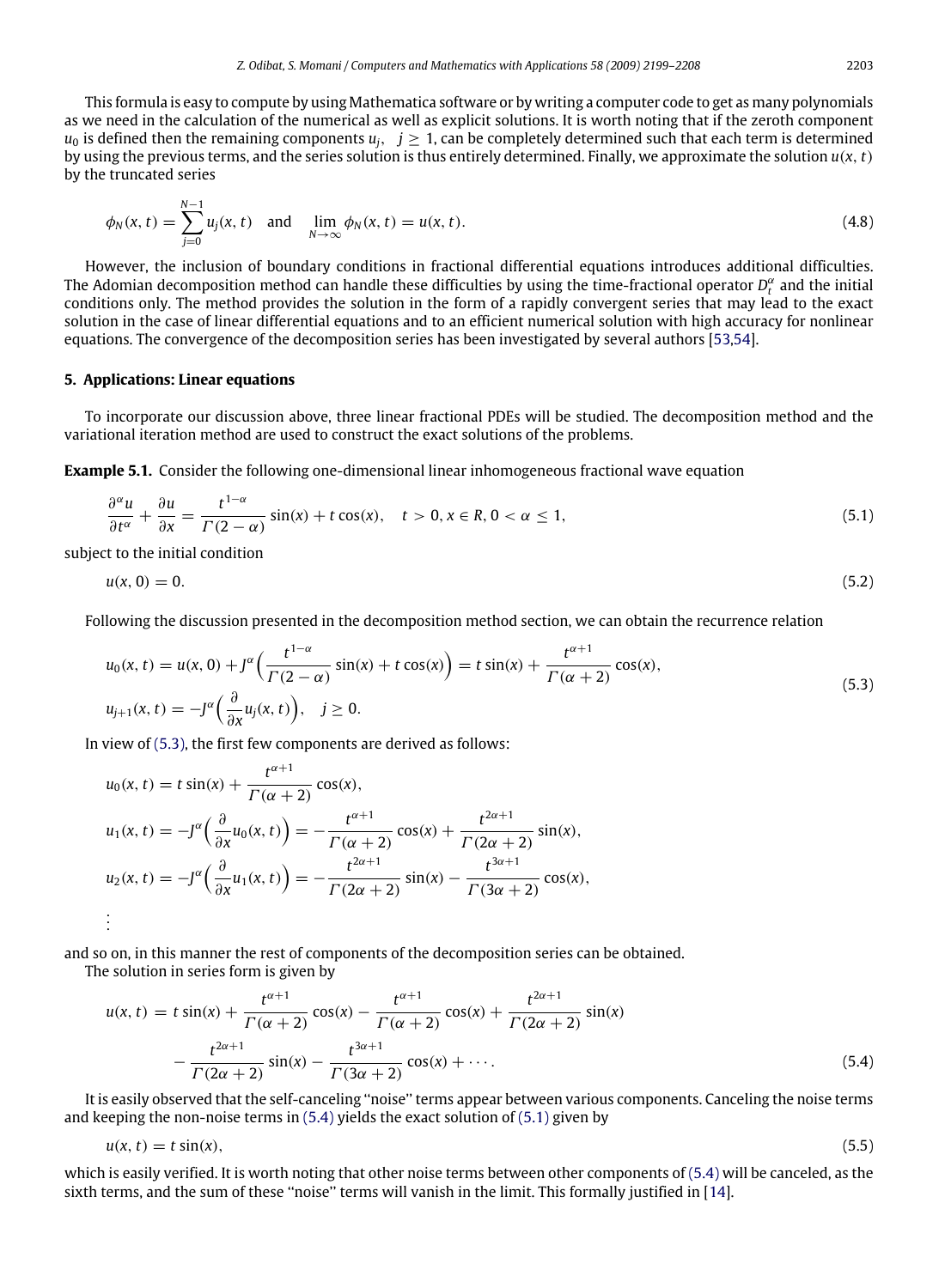According to the variational iteration method and to Eq. [\(3.10\),](#page-3-4) the iteration formula for Eq. [\(5.1\)](#page-4-2) is given by

$$
u_{k+1}(x,t) = u_k(x,t) - J_t^{\alpha} \left[ \frac{\partial^{\alpha}}{\partial t^{\alpha}} u_k(x,t) + \frac{\partial}{\partial x} u_k(x,t) - \frac{t^{1-\alpha}}{\Gamma(2-\alpha)} \sin(x) - t \cos(x) \right].
$$
\n(5.6)

By the above variational iteration formula, if we begin with  $u_0 = 0$ , we can obtain the following approximations

$$
u_1(x, t) = t \sin(x) + \frac{t^{\alpha+1}}{\Gamma(\alpha+2)} \cos(x),
$$
  
\n
$$
u_2(x, t) = t \sin(x) + \frac{t^{\alpha+1}}{\Gamma(\alpha+2)} \cos(x) - \frac{t^{\alpha+1}}{\Gamma(\alpha+2)} \cos(x) + \frac{t^{2\alpha+1}}{\Gamma(2\alpha+2)} \sin(x),
$$
  
\n
$$
u_3(x, t) = t \sin(x) + \frac{t^{\alpha+1}}{\Gamma(\alpha+2)} \cos(x) - \frac{t^{\alpha+1}}{\Gamma(\alpha+2)} \cos(x) + \frac{t^{2\alpha+1}}{\Gamma(2\alpha+2)} \sin(x)
$$
  
\n
$$
- \frac{t^{2\alpha+1}}{\Gamma(2\alpha+2)} \sin(x) - \frac{t^{3\alpha+1}}{\Gamma(3\alpha+2)} \cos(x),
$$
  
\n
$$
\vdots
$$

Canceling the noise terms and keeping the non-noise terms yield the exact solution of Eq. [\(5.1\).](#page-4-2) If we begin with  $u_0 = t \sin(x)$  then the exact solution follows immediately by using two iterations.

**Example 5.2.** In this example we consider the one-dimensional linear inhomogeneous fractional Burgers equation given by

<span id="page-5-0"></span>
$$
\frac{\partial^{\alpha} u}{\partial t^{\alpha}} + \frac{\partial u}{\partial x} - \frac{\partial^2 u}{\partial x^2} = \frac{2t^{2-\alpha}}{\Gamma(3-\alpha)} + 2x - 2, \quad t > 0, x \in \mathbb{R}, 0 < \alpha \le 1,
$$
\n
$$
(5.7)
$$

subject to the initial condition

$$
u(x, 0) = x^2. \tag{5.8}
$$

Proceeding as before we obtain the recurrence relation

$$
u_0(x, t) = u(x, 0) + J^{\alpha} \left( \frac{2t^{2-\alpha}}{\Gamma(3-\alpha)} + 2x - 2 \right),
$$
  
\n
$$
u_{j+1}(x, t) = -J^{\alpha} (L_{1x} u_j(x, t) - L_{2x} u_j(x, t)), \quad j \ge 0,
$$
\n(5.9)

where  $L_{1x} = \frac{\partial}{\partial x}$  and  $L_{2x} = \frac{\partial^2}{\partial x^2}$ ∂*x* 2 , so that the first few components are

$$
u_0(x, t) = x^2 + t^2 + \frac{t^{\alpha}}{\Gamma(\alpha + 1)} (2x - 2),
$$
  
\n
$$
u_1(x, t) = -J^{\alpha} (L_{1x} u_0(x, t) - L_{2x} u_0(x, t)) = -\frac{t^{\alpha}}{\Gamma(\alpha + 1)} (2x - 2) - 2\frac{t^{2\alpha}}{\Gamma(2\alpha + 1)},
$$
  
\n
$$
u_2(x, t) = -J^{\alpha} (L_{1x} u_1(x, t) - L_{2x} u_1(x, t)) = 2\frac{t^{2\alpha}}{\Gamma(2\alpha + 1)},
$$
  
\n
$$
u_3(x, t) = -J^{\alpha} (L_{1x} u_2(x, t) - L_{2x} u_2(x, t)) = 0,
$$

and as a result  $u_i(x, t) = 0, j \geq 3$ . The exact solution is therefore given by

$$
u(x, t) = x^2 + t^2. \tag{5.10}
$$

According to the variational iteration method and to Eq. [\(3.10\),](#page-3-4) the iteration formula for Eq. [\(5.7\)](#page-5-0) is given by

$$
u_{k+1}(x,t) = u_k(x,t) - J_t^{\alpha} \left[ \frac{\partial^{\alpha}}{\partial t^{\alpha}} u_k(x,t) + \frac{\partial}{\partial x} u_k(x,t) - \frac{\partial^2}{\partial x^2} u_k(x,t) - \frac{2t^{2-\alpha}}{\Gamma(3-\alpha)} - 2x + 2 \right].
$$
\n(5.11)

By the above variational iteration formula, if we begin with  $u_0=x^2,$  we can obtain the following approximations  $u_1(x, t) = x^2 + t^2$ ,

$$
\vdots
$$
  
 
$$
u_n(x, t) = x^2 + t^2
$$

.

.

The exact solution  $u(x, t) = x^2 + t^2$  follows immediately. The success of obtaining the exact solution by using two iterations is a result of the proper selection of initial guess  $u_0$ .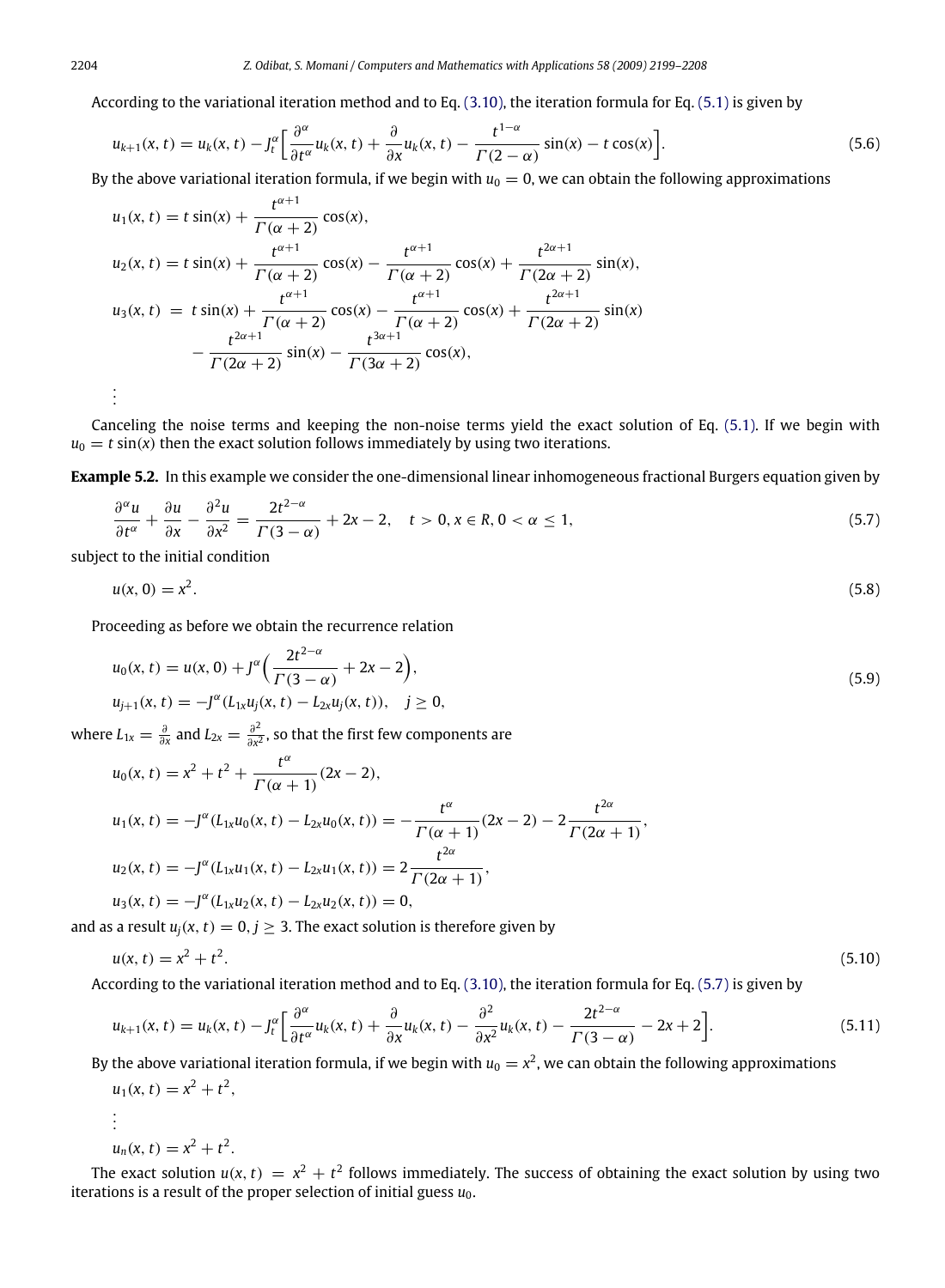**Example 5.3.** We consider the one-dimensional linear inhomogeneous fractional Klein–Gordon equation

$$
\frac{\partial^{\alpha} u}{\partial t^{\alpha}} - \frac{\partial^2 u}{\partial x^2} + u = 6x^3t + (x^3 - 6x)t^3, \quad t > 0, x \in \mathbb{R}, 1 < \alpha \le 2,
$$
\n
$$
(5.12)
$$

subject to the initial conditions

<span id="page-6-1"></span>
$$
u(x, 0) = 0, \qquad u_t(x, 0) = 0. \tag{5.13}
$$

Following the discussion presented above, we obtain the recurrence relation

<span id="page-6-0"></span>
$$
u_0(x, t) = u(x, 0) + tu_t(x, 0) + J^{\alpha}(6x^3t + (x^3 - 6x)t^3),
$$
  
\n
$$
u_{j+1}(x, t) = J^{\alpha}(L_{2x}u_j(x, t) - u_j(x, t)), \quad j \ge 0.
$$
\n(5.14)

In view of [\(5.14\),](#page-6-0) the first few components are derived as follows:

$$
u_0(x, t) = 6x^3 \frac{t^{\alpha+1}}{\Gamma(\alpha+2)} + (x^3 - 6x) \frac{6t^{\alpha+3}}{\Gamma(\alpha+4)},
$$
  
\n
$$
u_1(x, t) = J^{\alpha}(L_{2x}u_0(x, t) - u_0(x, t)) = 36x \frac{t^{2\alpha+1}}{\Gamma(2\alpha+2)} - 36x \frac{t^{2\alpha+3}}{\Gamma(2\alpha+4)} - 6x^3 \frac{t^{2\alpha+1}}{\Gamma(2\alpha+2)} - (x^3 - 6x) \frac{6t^{2\alpha+3}}{\Gamma(2\alpha+4)},
$$
  
\n
$$
\vdots
$$

and so on, in this manner the rest of components of the decomposition series can be obtained. Substituting the above components into [\(4.3\),](#page-3-2) we obtain the solution in a series form

<span id="page-6-2"></span>
$$
u(x,t) = 6x^3 \frac{t^{\alpha+1}}{\Gamma(\alpha+2)} + (x^3 - 6x) \frac{6t^{\alpha+3}}{\Gamma(\alpha+4)} + 36x \frac{t^{2\alpha+1}}{\Gamma(2\alpha+2)} - 36x \frac{t^{2\alpha+3}}{\Gamma(2\alpha+4)} - 6x^3 \frac{t^{2\alpha+1}}{\Gamma(2\alpha+2)} - (x^3 - 6x) \frac{6t^{2\alpha+3}}{\Gamma(2\alpha+4)} + \cdots
$$
\n(5.15)

According to the variational iteration method and to Eq. [\(3.12\),](#page-3-5) the iteration formula for Eq. [\(5.12\)](#page-6-1) is given by

$$
u_{k+1}(x,t) = u_k(x,t) - (\alpha - 1)l_t^{\alpha} \left[ \frac{\partial^{\alpha} u}{\partial t^{\alpha}} - \frac{\partial^2 u}{\partial x^2} + u - 6x^3t - (x^3 - 6x)t^3 \right].
$$
 (5.16)

By the above variational iteration formula, if we begin with  $u_0 = 0$ , we can obtain the following approximations

<span id="page-6-3"></span>
$$
u_1(x, t) = (\alpha - 1) \left[ 6x^3 \frac{t^{\alpha+1}}{\Gamma(\alpha+2)} + (x^3 - 6x) \frac{6t^{\alpha+3}}{\Gamma(\alpha+4)} \right],
$$
  
\n
$$
u_2(x, t) = 6x^3 \frac{t^{\alpha+1}}{\Gamma(\alpha+2)} + 6(x^3 - 6x) \frac{t^{\alpha+3}}{\Gamma(\alpha+4)}
$$
  
\n
$$
-(\alpha - 1)^2 \left[ 6(x^3 - 6x) \frac{t^{2\alpha+1}}{\Gamma(2\alpha+2)} + 6(x^3 - 12x) \frac{t^{2\alpha+3}}{\Gamma(2\alpha+4)} \right] + \cdots.
$$
\n(5.17)

From [\(5.15\)](#page-6-2) and [\(5.17\),](#page-6-3) the decomposition method and the variational iteration method give the same solution for the classical Klein–Gordon Eq. [\(5.12\)](#page-6-1) (when  $\alpha = 2$ ) which is given by

<span id="page-6-4"></span>
$$
u(x,t) = x^3t^3 + (x^3 - 6x)\frac{6t^5}{\Gamma(6)} + 36x\frac{t^5}{\Gamma(6)} - 36x\frac{6t^7}{\Gamma(8)} - 6x^3\frac{t^5}{\Gamma(6)} - (x^3 - 6x)\frac{6t^7}{\Gamma(8)} + \cdots
$$
 (5.18)

Canceling the noise terms and keeping the non-noise terms in [\(5.18\)](#page-6-4) yield the exact solution of [\(5.12\),](#page-6-1) for the special case  $\alpha = 2$ ,

$$
u(x,t) = x^3 t^3,\tag{5.19}
$$

which is easily verified.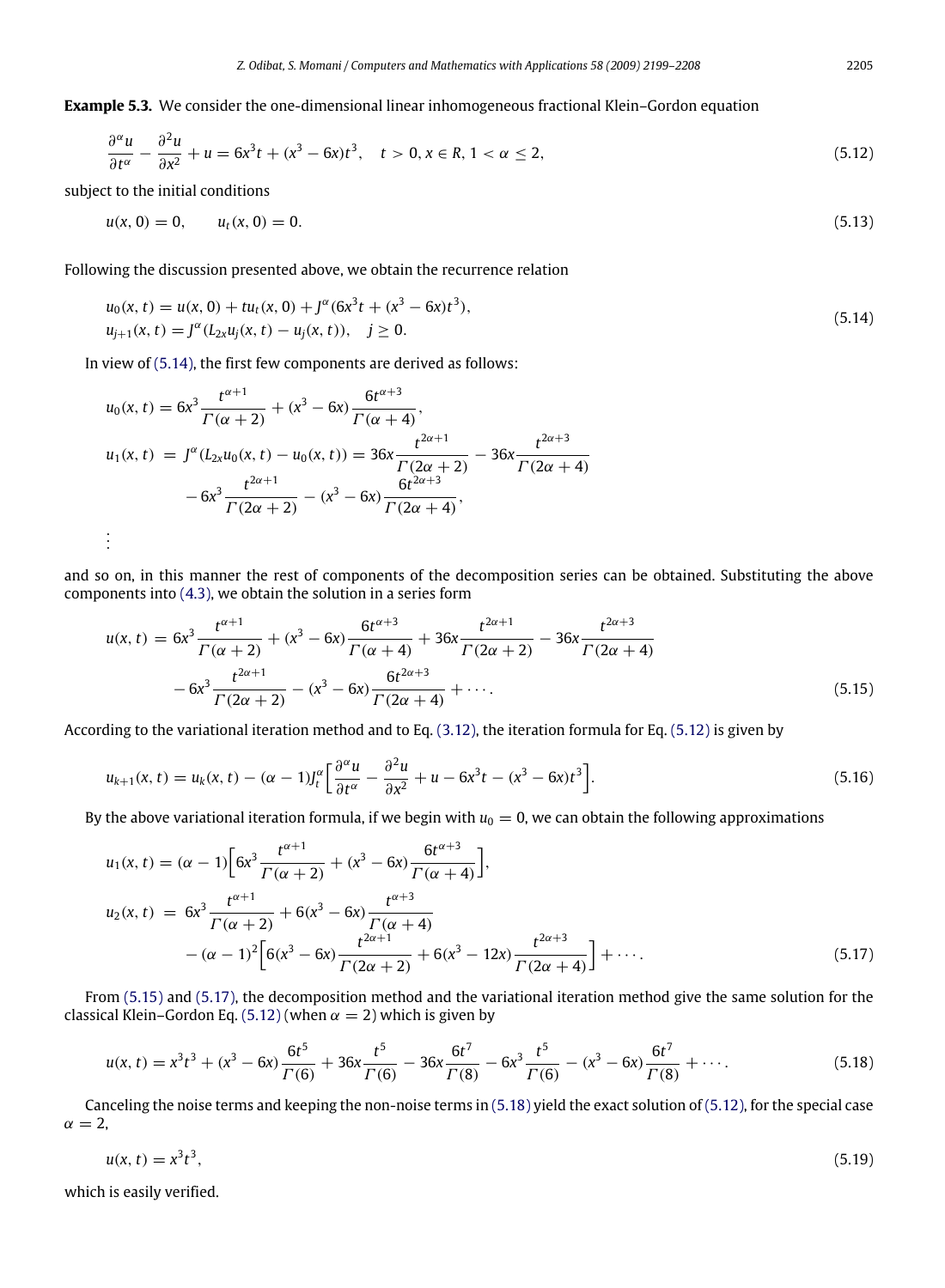#### **6. Applications: Nonlinear equations**

For nonlinear equations in general, there exists no method that yields the exact solution and therefore only approximate solutions can be derived. In this section, we use the variational iteration method and the decomposition method to provide approximate solutions for two kinds of nonlinear time-fractional partial differential equations.

**Example 6.4.** We consider the time-fractional KdV equation

<span id="page-7-0"></span>
$$
\frac{\partial^{\alpha} u}{\partial t^{\alpha}} + 6u \frac{\partial u}{\partial x} + \frac{\partial^3 u}{\partial x^3} = 0, \quad t > 0, x \in R, 0 < \alpha \le 1,
$$
\n(6.1)

subject to the initial condition

$$
u(x, 0) = \frac{1}{2} \operatorname{sech}^{2}\left(\frac{1}{2}x\right).
$$
 (6.2)

The exact solution, for the special case  $\alpha = 1$ , is given by

$$
u(x,t) = \frac{1}{2}\operatorname{sech}^{2}\left(\frac{1}{2}(x-t)\right).
$$
\n(6.3)

The time-fractional KdV Eq. [\(6.1\)](#page-7-0) is solved in [\[11\]](#page-9-8) using the decomposition method. The solution in series form is found as

<span id="page-7-1"></span>
$$
u(x,t) = f_0(x) + f_1(x)\frac{t^{\alpha}}{\Gamma(\alpha+1)} + f_2(x)\frac{t^{2\alpha}}{\Gamma(2\alpha+1)} + f_3(x)\frac{t^{3\alpha}}{\Gamma(3\alpha+1)},
$$
(6.4)

where

$$
f_0(x) = \frac{1}{2} \operatorname{sech}^2\left(\frac{1}{2}x\right),
$$
  
\n
$$
f_1(x) = -6f_0f'_0 - f''_0,
$$
  
\n
$$
f_2(x) = -6f_1f'_0 - 6f_0f'_1 - f'''_1,
$$
  
\n
$$
f_3(x) = -6f_2f'_0 - \frac{6\Gamma(2\alpha + 1)f_1f'_1}{\Gamma(\alpha + 1)^2} - 6f_0f'_2 - f'''_2.
$$

According to the variational iteration method and to Eq. [\(3.10\),](#page-3-4) the iteration formula for the time-fractional KdV Eq. [\(6.1\)](#page-7-0) is given by

$$
u_{k+1}(x,t) = u_k(x,t) - J_t^{\alpha} \left[ \frac{\partial^{\alpha} u_k}{\partial t^{\alpha}} + 6u_k \frac{\partial u_k}{\partial x} + \frac{\partial^3 u_k}{\partial x^3} \right].
$$
\n
$$
(6.5)
$$

By the above variational iteration formula, if we begin with  $u_0 = \frac{1}{2}$  sech<sup>2</sup>( $\frac{1}{2}x$ ), we can obtain the following approximations

$$
u_1(x, t) = f_0(x),
$$
  
\n
$$
u_2(x, t) = f_0(x) + f_1(x) \frac{t^{\alpha}}{\Gamma(\alpha + 1)},
$$
  
\n
$$
u_3(x, t) = f_0(x) + f_1(x) \frac{t^{\alpha}}{\Gamma(\alpha + 1)} + f_2(x) \frac{t^{2\alpha}}{\Gamma(2\alpha + 1)} - 6f_1f'_1 \frac{\Gamma(2\alpha + 1)t^{3\alpha}}{\Gamma(\alpha + 1)^2 \Gamma(3\alpha + 1)}.
$$
  
\n
$$
\vdots
$$

Now, the fourth-order term approximate solution for Eq. [\(6.1\)](#page-7-0) obtained using the variational iteration method is given in Eq. [\(6.4\),](#page-7-1) which is the same solution obtained using the decomposition method. Therefore, both methods provide the same approximate solution for the time-fractional KdV equation.

**Example 6.5.** In this example we consider the time-fractional Boussinesq-like equation

<span id="page-7-2"></span>
$$
D_t^{\alpha}u + (u^2)_{xx} - (u^2)_{xxxx} = 0, \quad t > 0, x \in R,
$$
\n(6.6)

where  $1 < \alpha \leq 2$ , subject to the initial conditions

$$
u(x, 0) = \frac{4}{3}\sinh^2\left(\frac{1}{4}x\right), \qquad u_t(x, 0) = -\frac{1}{3}\sinh\left(\frac{1}{2}x\right). \tag{6.7}
$$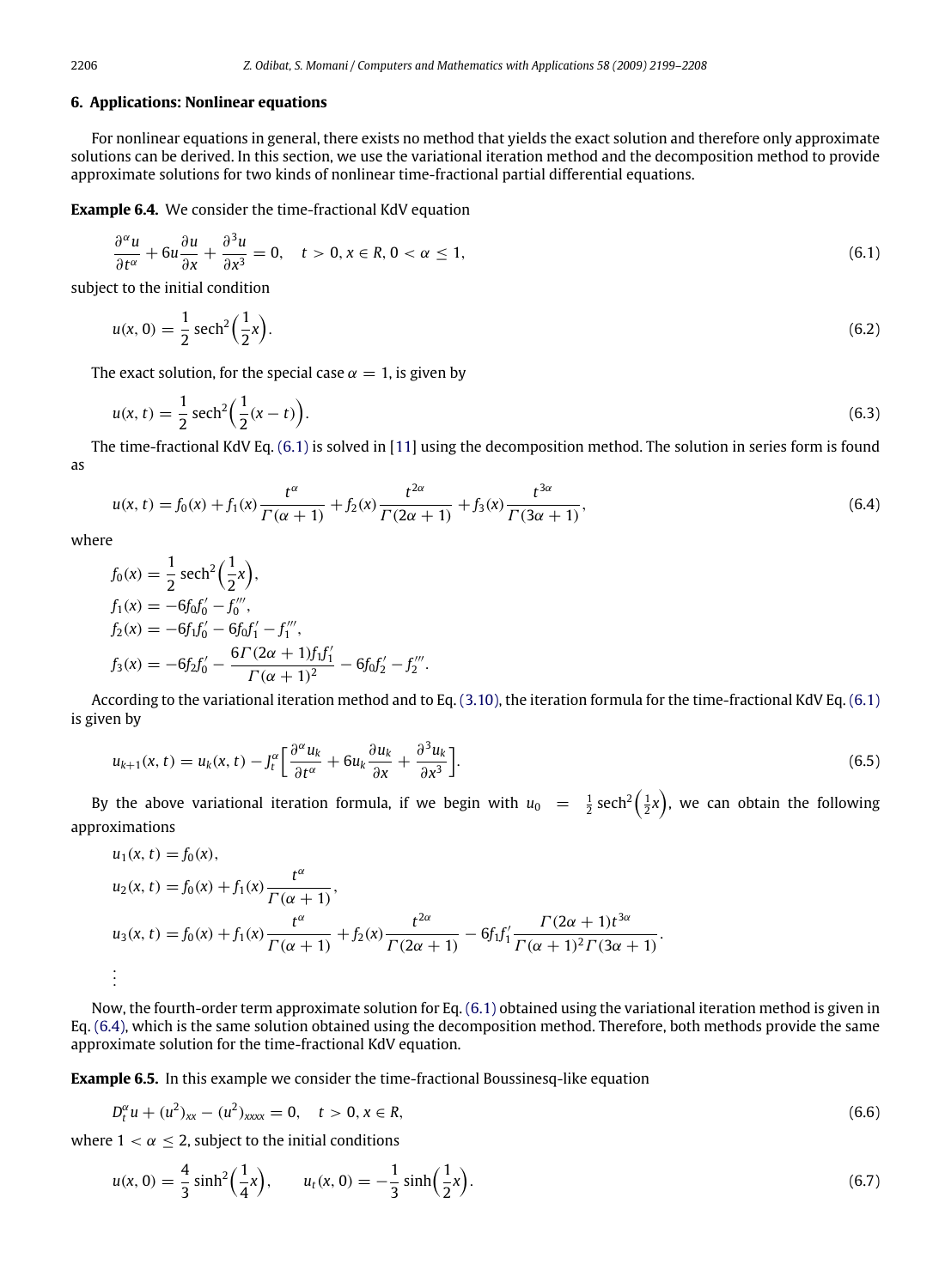The decomposition method admits the use of the recurrence relation

<span id="page-8-2"></span><span id="page-8-1"></span><span id="page-8-0"></span>.

$$
u_0(x, t) = \frac{4}{3} \sinh^2\left(\frac{1}{4}x\right) + \frac{1}{3} \sinh\left(\frac{1}{2}x\right)t,
$$
  
\n
$$
u_{j+1}(x, t) = -J^{\alpha}\left((A_j)_{xx} - (A_j)_{xxxx}\right), \quad j \ge 0
$$
\n(6.8)

where *A<sup>j</sup>* 's are the Adomian polynomials of the nonlinearity *u* 2 , which are given by

$$
A_0(x, t) = u_0^2,
$$
  
\n
$$
A_1(x, t) = 2u_0u_1,
$$
  
\n
$$
A_2(x, t) = 2u_0u_2 + u_1^2,
$$
  
\n
$$
A_3(x, t) = 2u_0u_3 + 2u_1u_2,
$$
  
\n
$$
A_4(x, t) = 2u_0u_4 + 2u_1u_3 + u_2^2
$$

Solving [\(6.8\)](#page-8-0) recursively, as a result we obtain the following fourth-order term approximate solution for the timefractional Boussinesq-like Eq. [\(6.6\)](#page-7-2)

$$
u(x,t) = \frac{4}{3}\sinh^2\left(\frac{1}{4}x\right) - \frac{1}{3}\sinh\left(\frac{1}{2}x\right)t + \frac{1}{2.3}\cosh\left(\frac{1}{2}x\right)\frac{t^{\alpha}}{\Gamma(\alpha+1)}
$$
  
 
$$
- \frac{1}{2^2 \cdot 3}\sinh\left(\frac{1}{2}x\right)\frac{t^{\alpha+1}}{\Gamma(\alpha+2)} + \frac{1}{2^3 \cdot 3}\cosh\left(\frac{1}{2}x\right)\frac{t^{2\alpha}}{\Gamma(2\alpha+1)} - \frac{1}{2^4 \cdot 3}\sinh\left(\frac{1}{2}x\right)\frac{t^{2\alpha+1}}{\Gamma(2\alpha+2)}
$$
  
 
$$
+ \frac{1}{2^5 \cdot 3}\cosh\left(\frac{1}{2}x\right)\frac{t^{3\alpha}}{\Gamma(3\alpha+1)} - \frac{1}{2^6 \cdot 3}\sinh\left(\frac{1}{2}x\right)\frac{t^{3\alpha+1}}{\Gamma(3\alpha+2)}.
$$
 (6.9)

According to the variational iteration method and to Eq. [\(3.12\),](#page-3-5) the iteration formula for the time-fractional Boussinesqlike Eq. [\(6.6\)](#page-7-2) is given by

$$
u_{k+1}(x,t) = u_k(x,t) - (\alpha - 1)J_t^{\alpha} \left[ \frac{\partial^{\alpha} u_k}{\partial t^{\alpha}} + \frac{\partial^2 u}{\partial x^2} u_k^2 - \frac{\partial^4}{\partial x^4} u_k^2 \right].
$$
\n(6.10)

By the above variational iteration formula, if we begin with  $u_0=\frac{4}{3}\sinh^2\Bigl(\frac{1}{4}x\Bigr)-\frac{1}{3}\sinh\Bigl(\frac{1}{2}x\Bigr)t$ , we obtain the following fourth-order term approximate solution for the time-fractional Boussinesq-like  $\vec{E}q$ . [\(6.6\)](#page-7-2)

$$
u(x,t) = \frac{4}{3}\sinh^2\left(\frac{1}{4}x\right) - \frac{1}{3}\sinh\left(\frac{1}{2}x\right)t + (\alpha - 1)\left[\frac{1}{2.3}\cosh\left(\frac{1}{2}x\right)\frac{t^{\alpha}}{\Gamma(\alpha + 1)} - \frac{1}{2^2.3}\sinh\left(\frac{1}{2}x\right)\frac{t^{\alpha+1}}{\Gamma(\alpha + 2)}\right]
$$

$$
+ (\alpha - 1)^2 \left[\frac{1}{2^3.3}\cosh\left(\frac{1}{2}x\right)\frac{t^{2\alpha}}{\Gamma(2\alpha + 1)} - \frac{1}{2^4.3}\sinh\left(\frac{1}{2}x\right)\frac{t^{2\alpha+1}}{\Gamma(2\alpha + 2)}\right]
$$

$$
+ (\alpha - 1)^3 \left[\frac{1}{2^5.3}\cosh\left(\frac{1}{2}x\right)\frac{t^{3\alpha}}{\Gamma(3\alpha + 1)} - \frac{1}{2^6.3}\sinh\left(\frac{1}{2}x\right)\frac{t^{3\alpha+1}}{\Gamma(3\alpha + 2)}\right].
$$
(6.11)

It is interesting to point out that for the case of  $\alpha = 2$ , the approximate solution

$$
u(x, t) = \frac{2}{3} \Big[ \cosh\Big(\frac{1}{2}x\Big) \Big(1 + \frac{1}{2^2} \frac{t^2}{2!} + \frac{1}{2^4} \frac{t^4}{4!} + \cdots \Big) - 1 \Big] - \frac{2}{3} \sinh\Big(\frac{1}{2}x\Big) \Big[ \frac{1}{2}t + \frac{1}{2^3} \frac{t^3}{3!} + \frac{1}{2^5} \frac{t^5}{5!} + \cdots \Big],
$$

follows immediately upon replacing  $\alpha$  by 2 in the decomposition solution [\(6.9\)](#page-8-1) or the variational iteration solution [\(6.11\),](#page-8-2) which converges to the exact solution of the Boussinesq-like Eq. [\(6.6\),](#page-7-2) when  $\alpha = 2$ ,

$$
u(x,t) = \frac{4}{3}\sinh^2\left(\frac{1}{4}(x-t)\right).
$$
 (6.12)

### **7. Conclusions**

Variational iteration method has been known as a powerful tool for solving many functional equations such as ordinary, partial differential equations, integral equations and so many other equations. In this article, we have presented a general framework of the variational iteration method for the analytical treatment of fractional partial differential equations in fluid mechanics. The present work shows the validity and great potential of the variational iteration method for solving linear and nonlinear fractional partial differential equations. All of the examples show that the results of the variational iteration method are in excellent agreement with those obtained by the Adomian decomposition method. The basic idea described in this paper is expected to be further employed to solve other similar nonlinear problems in fractional calculus.